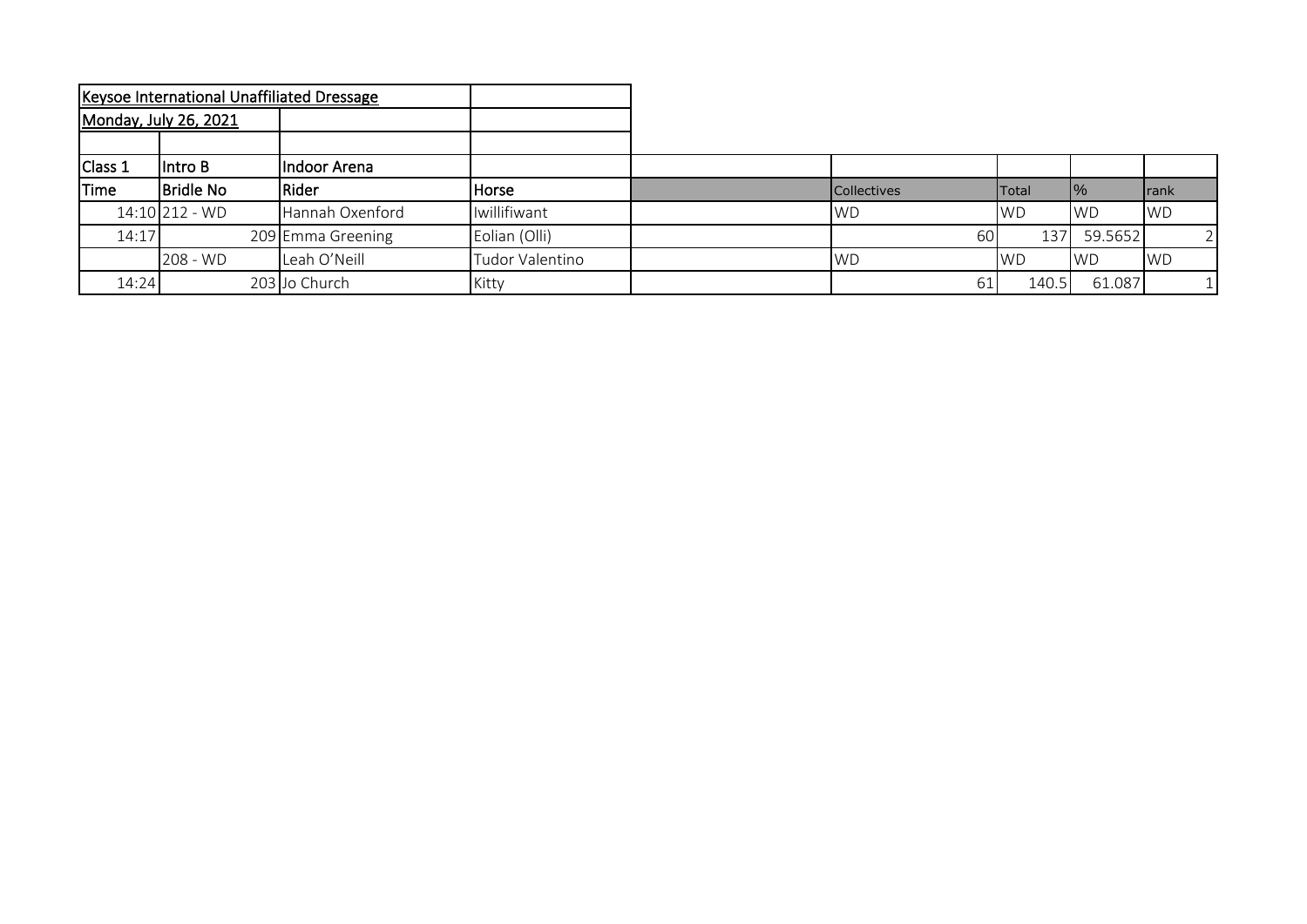| Class <sub>2</sub> | P7               | Indoor Arena       |                   |           |                    |           |               |                |
|--------------------|------------------|--------------------|-------------------|-----------|--------------------|-----------|---------------|----------------|
| <b>Time</b>        | <b>Bridle No</b> | Rider              | Horse             |           | <b>Collectives</b> | Total     | $\frac{9}{6}$ | rank           |
| 14:33              |                  | 220 Katie Reid     | Harley            |           | 63                 | 139       | 63.1818       | $\overline{4}$ |
| 14:40              |                  | 218 Matt Earith    | Rocksea           |           | 67                 | 145       | 65.9091       | C.             |
| 14:47              |                  | 215 Phil Brown     | Harry             | <b>HC</b> | 75                 | 152       | 69.0909 HC    |                |
| 14:54              |                  | 214 Francesca Shaw | Shannondale Alibi |           | 68                 | 146       | 66.3636       |                |
|                    | 15:01 212 - WD   | Hannah Oxenford    | Iwillifiwant      |           | <b>WD</b>          | <b>WD</b> | <b>WD</b>     | <b>WD</b>      |
| 15:08              |                  | 211 Helen Hayllar  | Henry             |           | 58                 | 127.5     | 57.9545       | 6              |
| 15:15              |                  | 210 Chloe Raw      | Eolian (Olli)     |           | 65                 | 142       | 64.5455       | 3 <sup>1</sup> |
| 15:22              |                  | 205 Molly Congreve | Lilly             |           | 55                 | 115       | 52.2727       |                |
| 15:29              |                  | 201 Maggie Shiner  | Spot              |           | 60                 | 131       | 59.5455       | 5 <sup>1</sup> |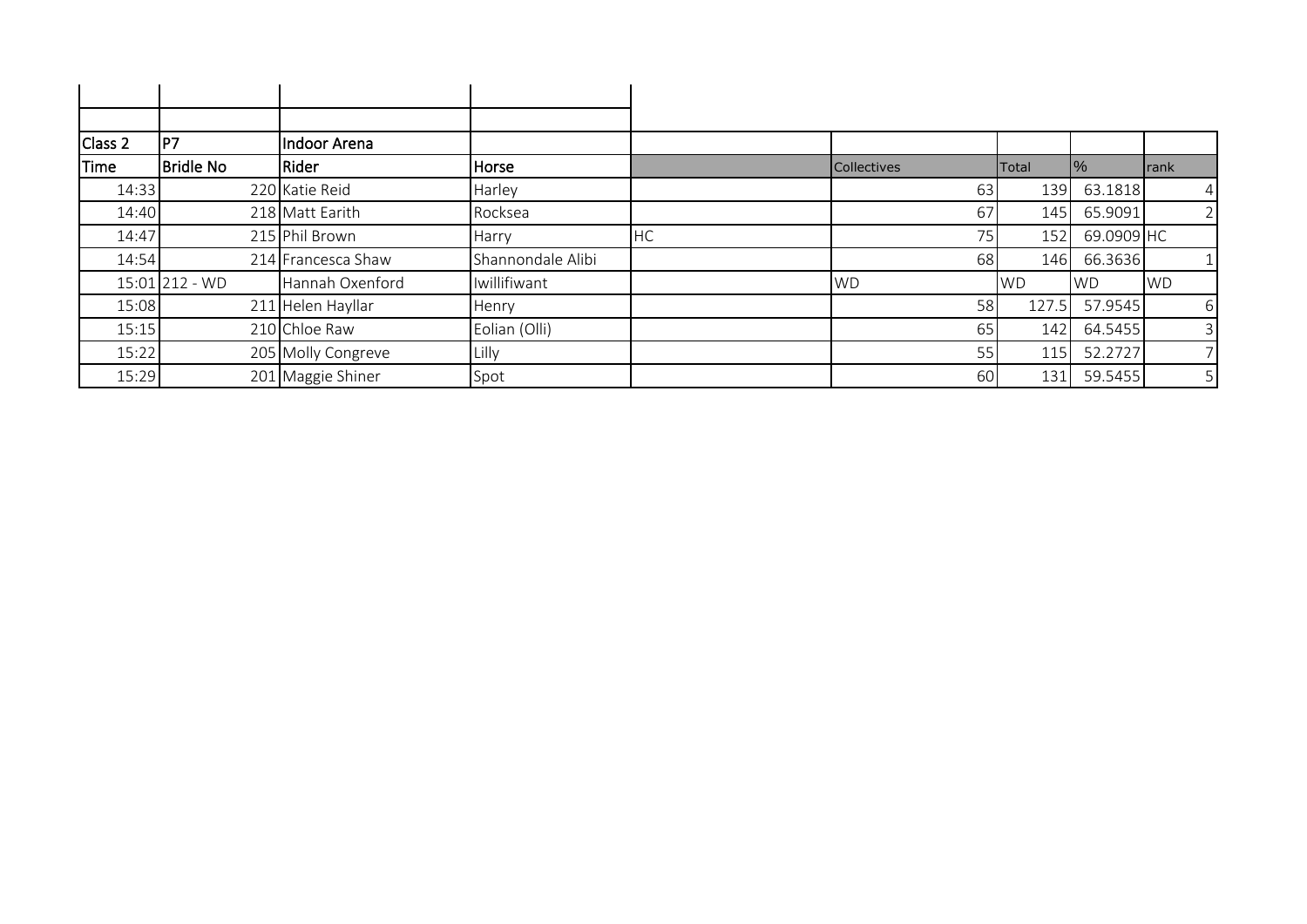| Class 3 | P <sub>13</sub>  | Indoor Arena              |                 |    |             |           |               |                |
|---------|------------------|---------------------------|-----------------|----|-------------|-----------|---------------|----------------|
| Time    | <b>Bridle No</b> | Rider                     | Horse           |    | Collectives | Total     | $\frac{9}{6}$ | rank           |
| 15:38   |                  | 204 Becka Jordan          | Halli           |    | 73          | 185       | 71.1538       |                |
|         | 15:45 220 - WD   | Katie Reid                | Harley          |    | <b>WD</b>   | <b>WD</b> | <b>WD</b>     | <b>WD</b>      |
| 15:52   |                  | 218 Matt Earith           | Rocksea         |    | 72          | 183       | 70.3846       | $\overline{3}$ |
| 15:59   |                  | 216 Anita Jennings Palmer | Lady J          |    | 76          | 187.5     | 72.1154       |                |
| 16:06   |                  | 215 Phil Brown            | Harry           | HC | 78          | 193.5     | 74.4231 HC    |                |
| 16:13   |                  | 211 Helen Hayllar         | Henry           |    | 58          | 149       | 57.3077       | $6 \mid$       |
|         | $208 - WD$       | Leah O'neill              | Tudor Valentino |    | <b>WD</b>   | <b>WD</b> | <b>WD</b>     | <b>WD</b>      |
| 16:20   |                  | 202 Sue Rogers            | Thomas          |    | 59          | 150.5     | 57.8846       | 5              |
| 16:27   |                  | 201 Maggie Shiner         | Spot            |    | 57          | 143.5     | 55.1923       |                |
| 16:34   |                  | 200 Ella Seddon           | Thudero         |    | 68          | 175.5     | 67.5          | 4 <sub>l</sub> |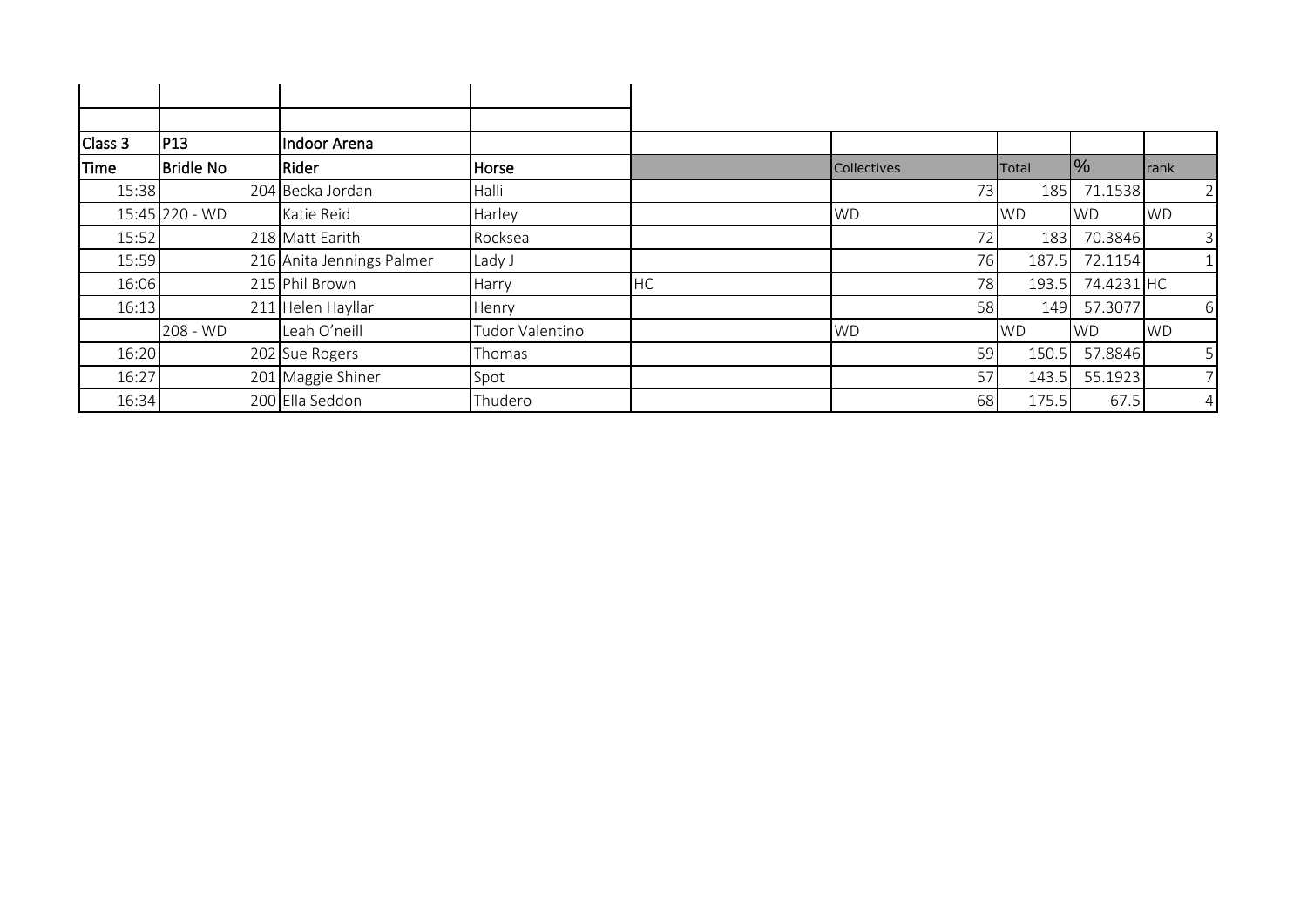| Class 4     | <b>N24</b>       | Indoor Arena              |         |           |                    |                  |               |                 |
|-------------|------------------|---------------------------|---------|-----------|--------------------|------------------|---------------|-----------------|
| <b>Time</b> | <b>Bridle No</b> | Rider                     | Horse   |           | <b>Collectives</b> | Total            | $\frac{9}{6}$ | Rank            |
| 16:45       |                  | 204 Becka Jordan          | Halli   |           | 42                 | 161.5            | 70.2174       |                 |
| 16:52       |                  | 216 Anita Jennings Palmer | Lady J  |           | 45                 | 169              | 73.4783       |                 |
| 16:59       |                  | 215 Phil Brown            | Harry   | <b>HC</b> | 45.5               | 172              | 74.7826 HC    |                 |
| 17:06       |                  | 202 Sue Rogers            | Thomas  |           | 35.5               | 128.5            | 55.8696       | $\vert 4 \vert$ |
| 17:13       |                  | 200 Ella Seddon           | Thudero |           | 40                 | 154 <sup> </sup> | 66.9565       | 3 <sup>1</sup>  |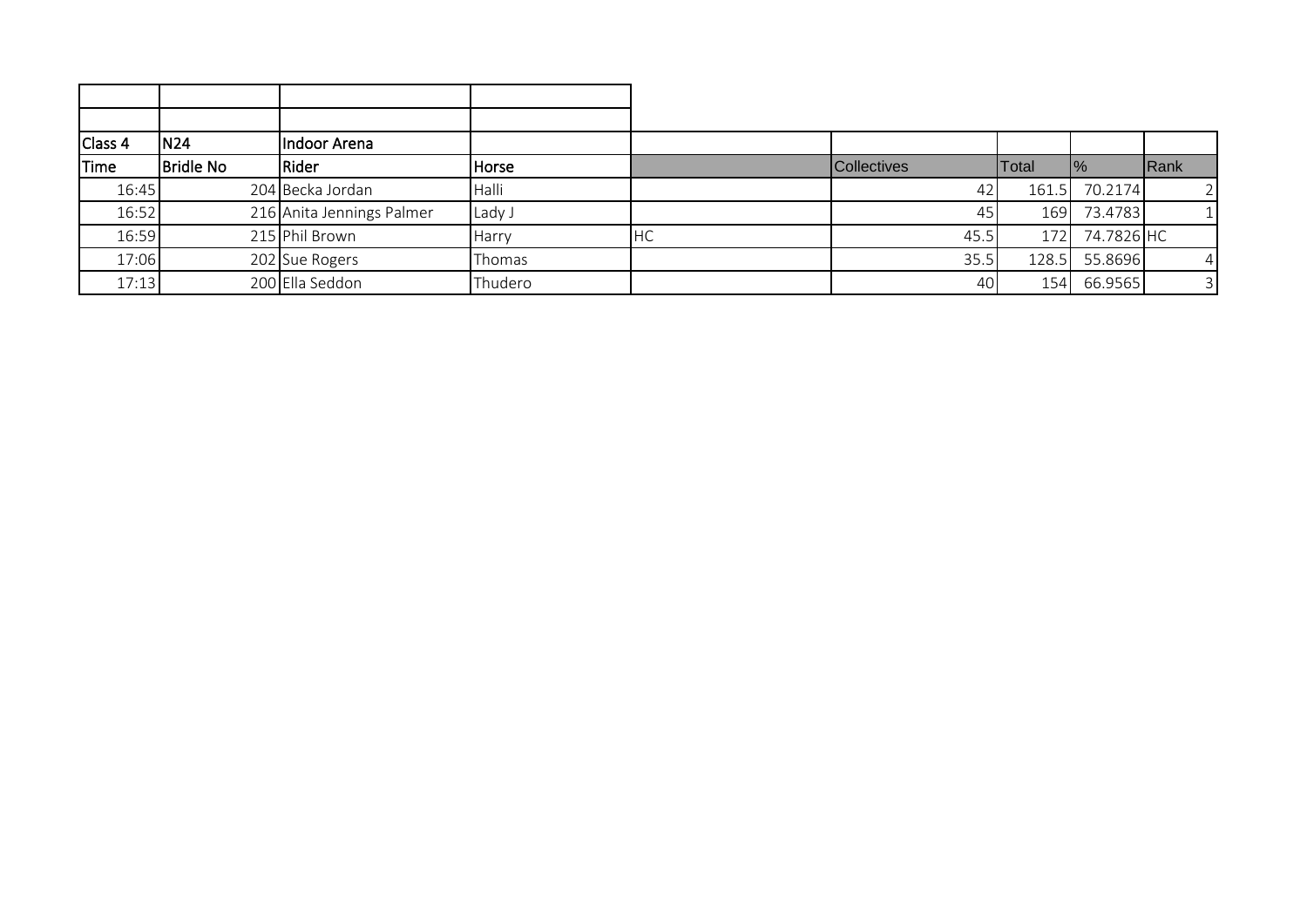| Class 6     | E44              | Indoor Arena       |                      |                    |            |               |               |
|-------------|------------------|--------------------|----------------------|--------------------|------------|---------------|---------------|
| <b>Time</b> | <b>Bridle No</b> | Rider              | lHorse               | <b>Collectives</b> | Total      | $\frac{1}{6}$ | <b>I</b> rank |
|             | 17:23 217 - NS   | Jane Spencer-Jones | Fedora 111           | <b>NS</b>          | <b>INS</b> | <b>NS</b>     | <b>INS</b>    |
| 17:30       |                  | 207 Sarah White    | Honeyhills Harlequin | 54                 | 166.5      | 66.6          |               |
| 17:37       |                  | 206 Beth Maloney   | Jack                 |                    | 157.5      | 63            | つー            |
|             |                  |                    |                      |                    |            |               |               |